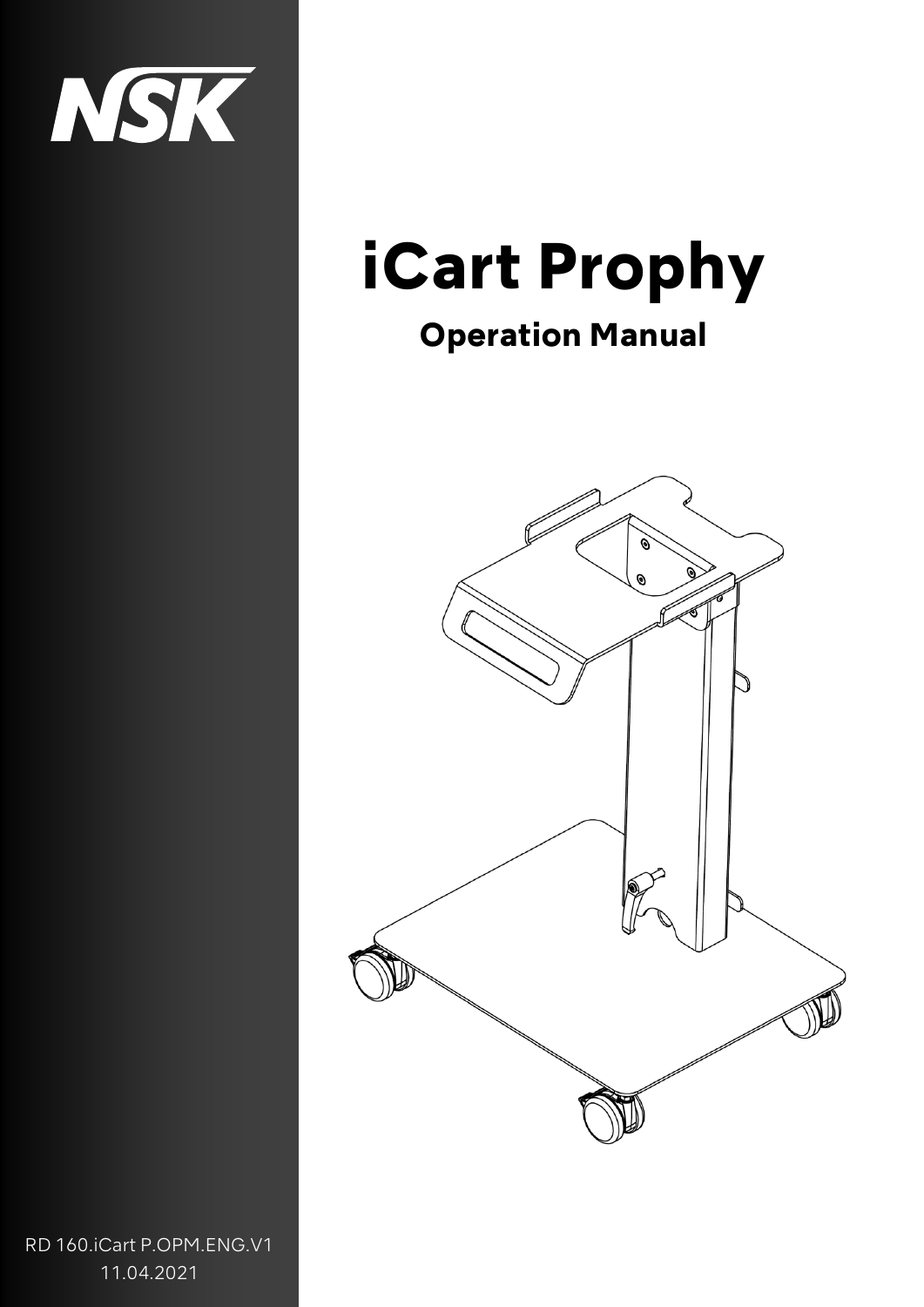

#### 1 – Introduction

iCart Prophy is a dental cart specifically designed to support NSK's equipment such as Varios Combi Pro. It includes bracket on the rear of the column to rest the power supply cord, and to avoid any unexpected movement during use, the front wheels are fitted with brakes.

Upon receipt, you will find

- Basis equipped with wheels (1)
- Adjustable column, equipped with mounting screws (2)
- Shelf for medical device (3)
- Set of screws for shelf and hex key for assembly  $(4)$





#### 2 - Operating manual

#### 2.1 Assembly instruction

In order to assemble the cart, proceed as follows:

- Insert the screws located on bottom of the column through the corresponding opening of the base plate
- Slide the column as illustrated below and tighten the screws to secure it
- Attach the shelf to the upper part of the mast using the countersunk screws













Be careful not to fix the shelf upside down.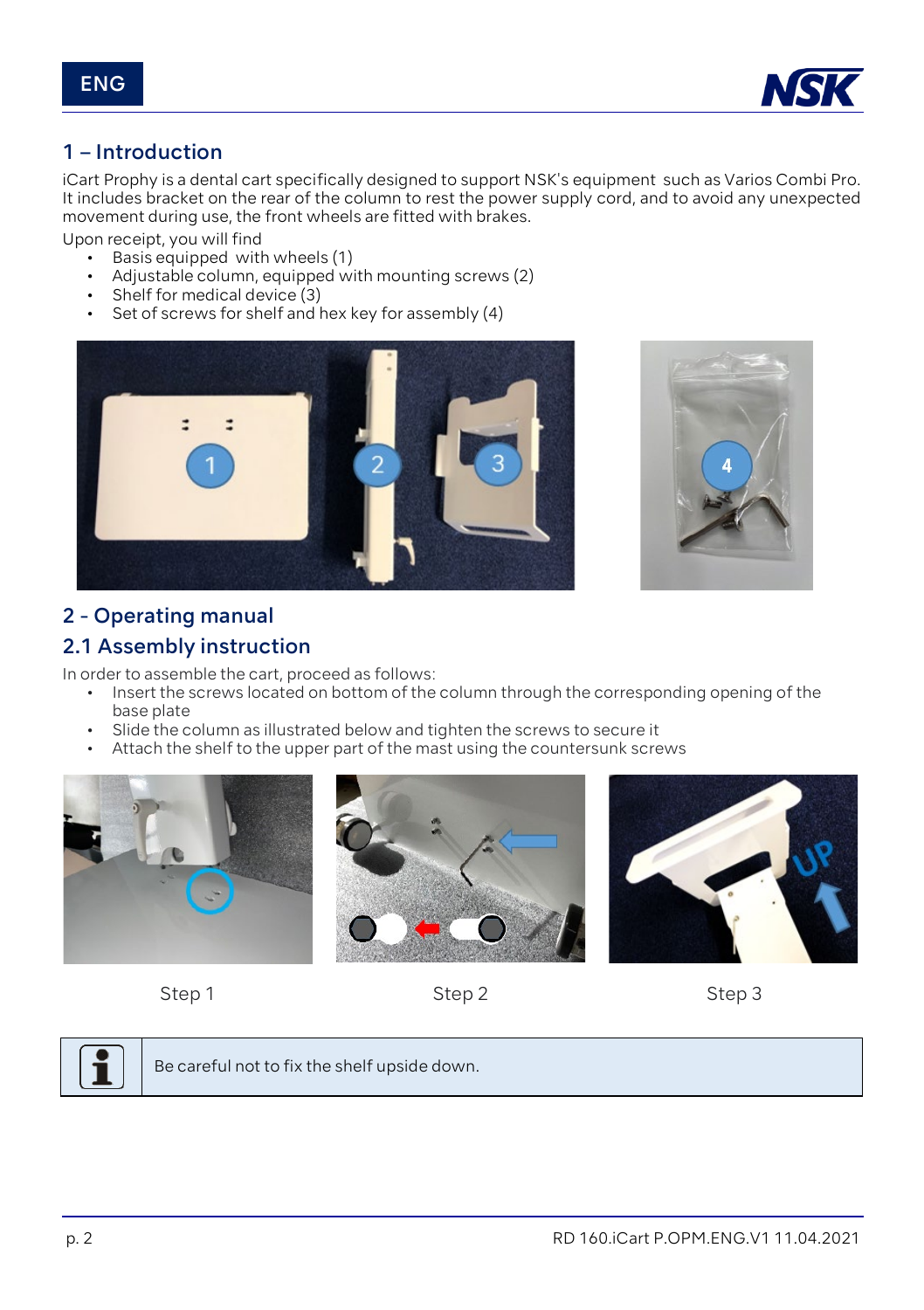

#### 2.2 Description



- 1- Shelf for NSK device
- 2- Thumb screw for height adjustment
- 3- Hole for foot control cord
- 4- Front wheels with brake
- 5- Reel for power cord

#### 2-3 Installation

After assembly:

- Unscrew the thumb screw (2)
- Adjust the height
- Tighten firmly the thumb screw

Once these steps are achieved

- Install the equipment onto the shelf (1)
- Place the foots witch on the base plate
- Route the footswitch cord through the corresponding hole (3)
- Connect the footswitch cord to the back of the device



**!** If adjusting the height, firmly hold the shelf when unscrewing the thumb screw. Otherwise, they can move down sharply and injure your hands.

#### 2-4 Characteristics

Weight : Size H/W/D:

21 Kg 660x450x380mm



Do not waste in domestic bin. This symbol indicates that this device should not be discarded as unsorted waste but must be sent to separate collection facilities for recovery and recycling.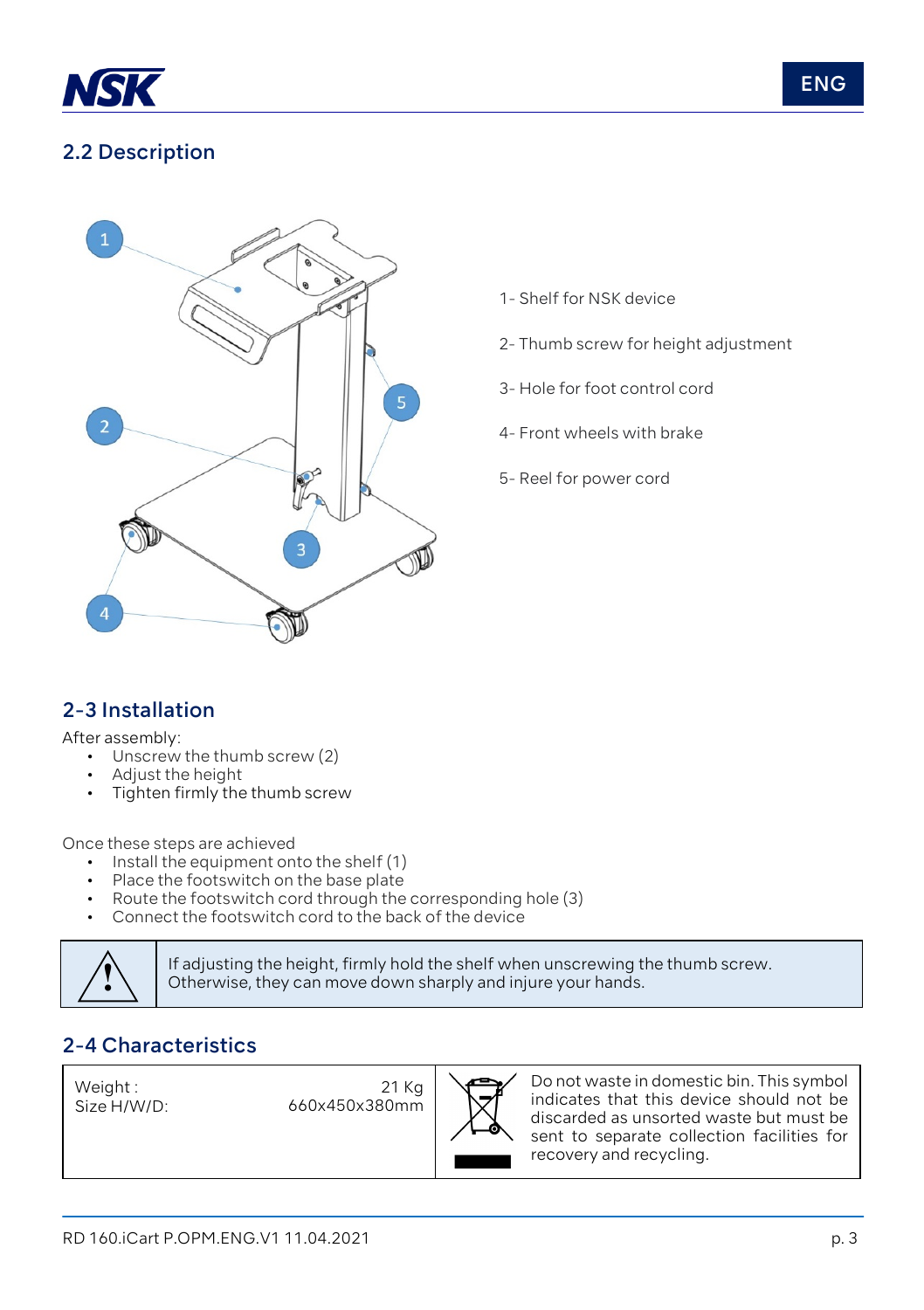

#### 1 – Introduction

iCart Prophy est un chariot dentaire spécifiquement conçu pour recevoir les dispositifs médicaux fabriqués par NSK tels que le Varios Combi Pro. Il comprend à l'arrière du mat un support pour le cordon secteur secteur, et, pour éviter tous mouvements intempestifs durant l'utilisation, ses roues avant sont munies de freins.

A réception, vous trouverez les éléments suivants :

- Platine de base équipée de ses roues (1)
- Mat, réglable en hauteur et pré-équipé de ses vis de fixations (2)
- Plateau support destiné à recevoir les dispositifs médicaux (3)
- Kit de vis de fixation du plateau support et clé hexagonale (4)





#### 2 - Manuel d'utilisation

#### 2.1 Assemblage

- Insérez les quatre vis situées en pied du mat dans les orifices de la platine de base
- Faire glisser latéralement le mat comme illustré ci-dessous, et visser fermement les vis
- Fixer le plateau support en haut du mat l'aide des quatre vis fournies











Bien veiller à ne pas monter le plateau support à l'envers.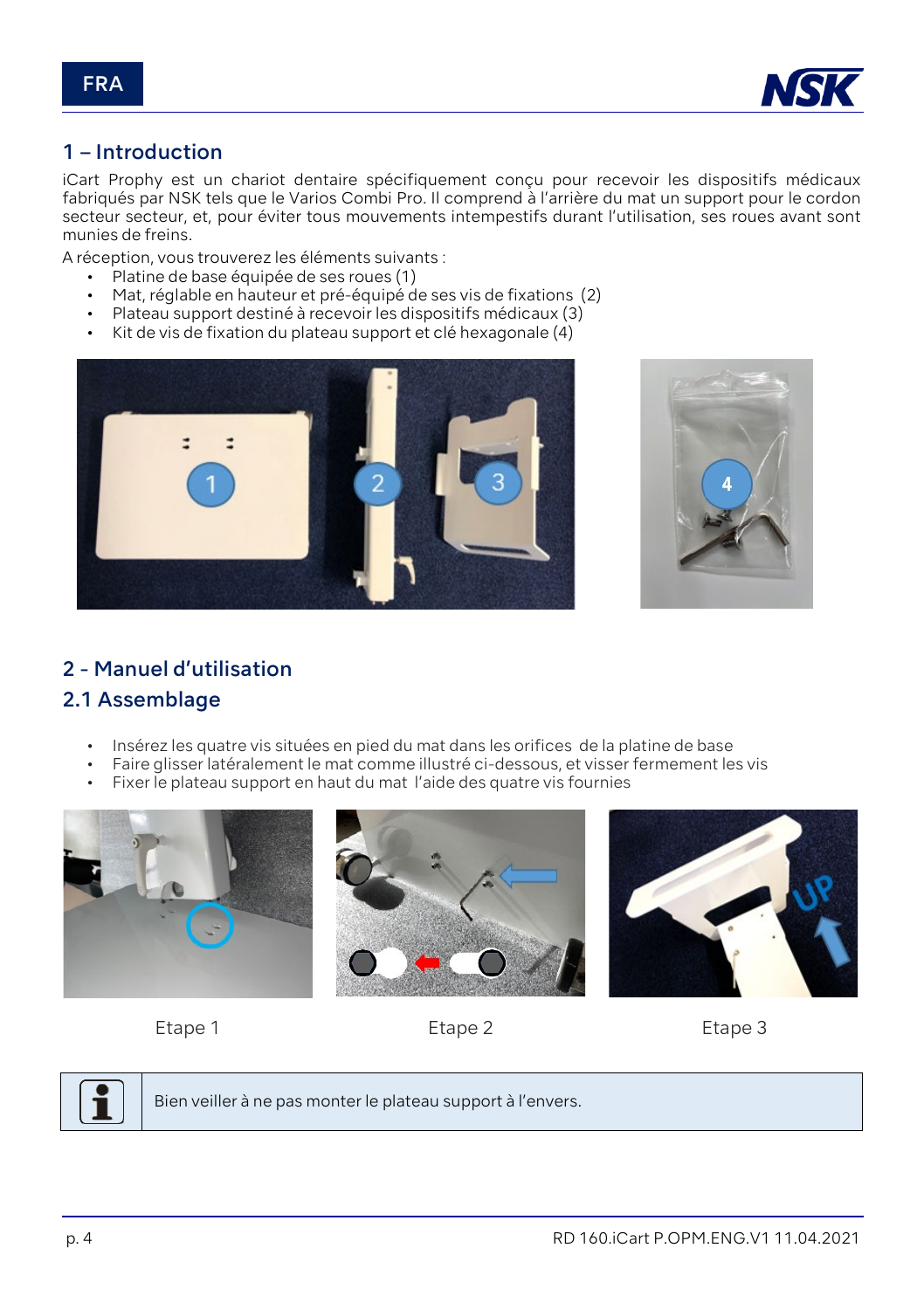

#### 2.2 Description



- 1- Plateau support
- 2- Molette de réglage de hauteur
- 3- Trou de passage pour le cordon de la pédale
- 4- Roues avant munies de frein
- 5- Support pour enrouler le cordon secteur

#### 2-3 Installation

Après assemblage:

- Dévisser la molette de réglage de hauteur (2)
- Ajuster le mat à la hauteur souhaitée
- Revisser fermement la molette de réglage de hauteur

Une fois ces étapes réalisées

- Installer l'appareil sur le plateau (1)
- Placer la pédale de commande sur la platine de base
- Faire passer le cordon de la pédale de commande au travers de l'orifice correspondant (3)
- Connecter la pédale au dispositif médical



**|** Pour prévenir toute blessure lors de l'ajustement de la hauteur du mat, maintenir<br>| fermement le plateau support lors du dévissage de la molette de réglage afin d'éviter que<br>| le plateau support ne chute et descende br fermement le plateau support lors du dévissage de la molette de réglage afin d'éviter que le plateau support ne chute et descende brutalement.

#### 2-4 Caractéristiques

Poids du chariot : Dimensions :

21 Kg 660x450x380mm



Ne pas jeter dans les poubelles domestiques. Ce symbole signifie que ce dispositif usagé doit être déposé dans un point de collecte agréé, par exemple, un centre de recyclage local.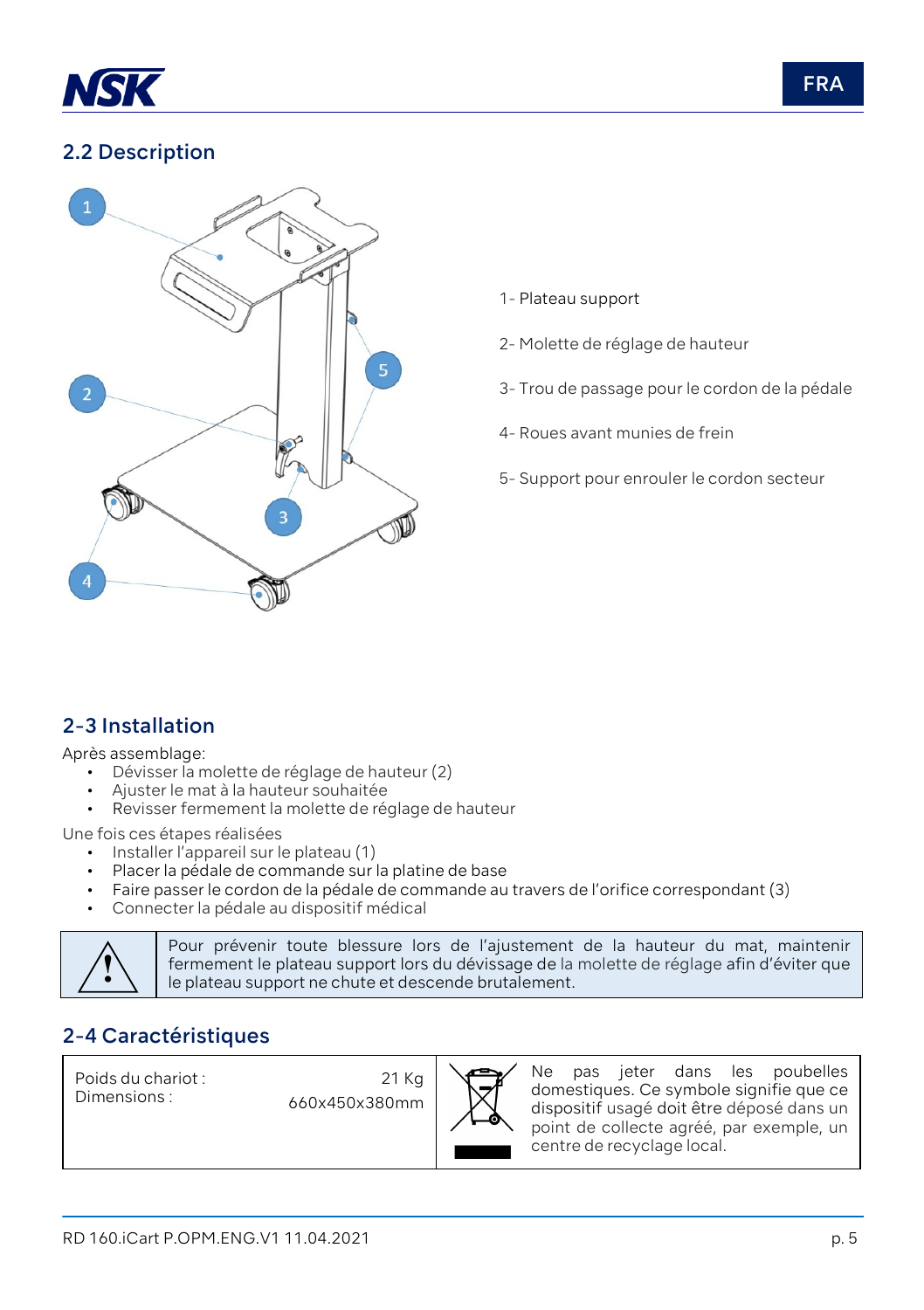

#### 1 – Einführung

iCart Prophy ist ein dentaler Gerätewagen, speziell ausgelegt auf NSK-Geräte wie zum Beispiel Varios Combi Pro. Es enthält an der Rückseite des Mastes zwei Klammern zur Aufrollung eines Stromkabels. Um ein ungewolltes Wegrollen zu vermeiden, sind die beiden vorderen Räder des Carts mit Bremsen ausgestattet.

Der Lieferumfang umfasst:

- Basisplatte mit Rädern (1)
- Höhenverstellbarer Mast, versehen mit Montageschrauben (2)
- Gerätetisch für (medizinische) Kleingeräte (3)
- Schrauben und ein Inbusschlüssel für die Montage (4)





#### 2 - Gebrauchsanweisung

#### 2.1 Montage

Um das Cart zu montieren, gehen Sie wie folgt vor:

- Führen Sie die Schrauben, die am unteren Ende des Mastes angebracht sind, durch die entsprechenden Öffnungen der Basisplatte
- Verschieben Sie den Mast wie unten gezeigt und ziehen Sie die Schrauben fest, um ein Lösen der beiden Elemente voneinander zu vermeiden
- Befestigen Sie den Gerätetisch am oberen Ende des Mastes durch Eindrehen der Senkschrauben











Achten Sie auf die korrekte Anbringung des Gerätetisches.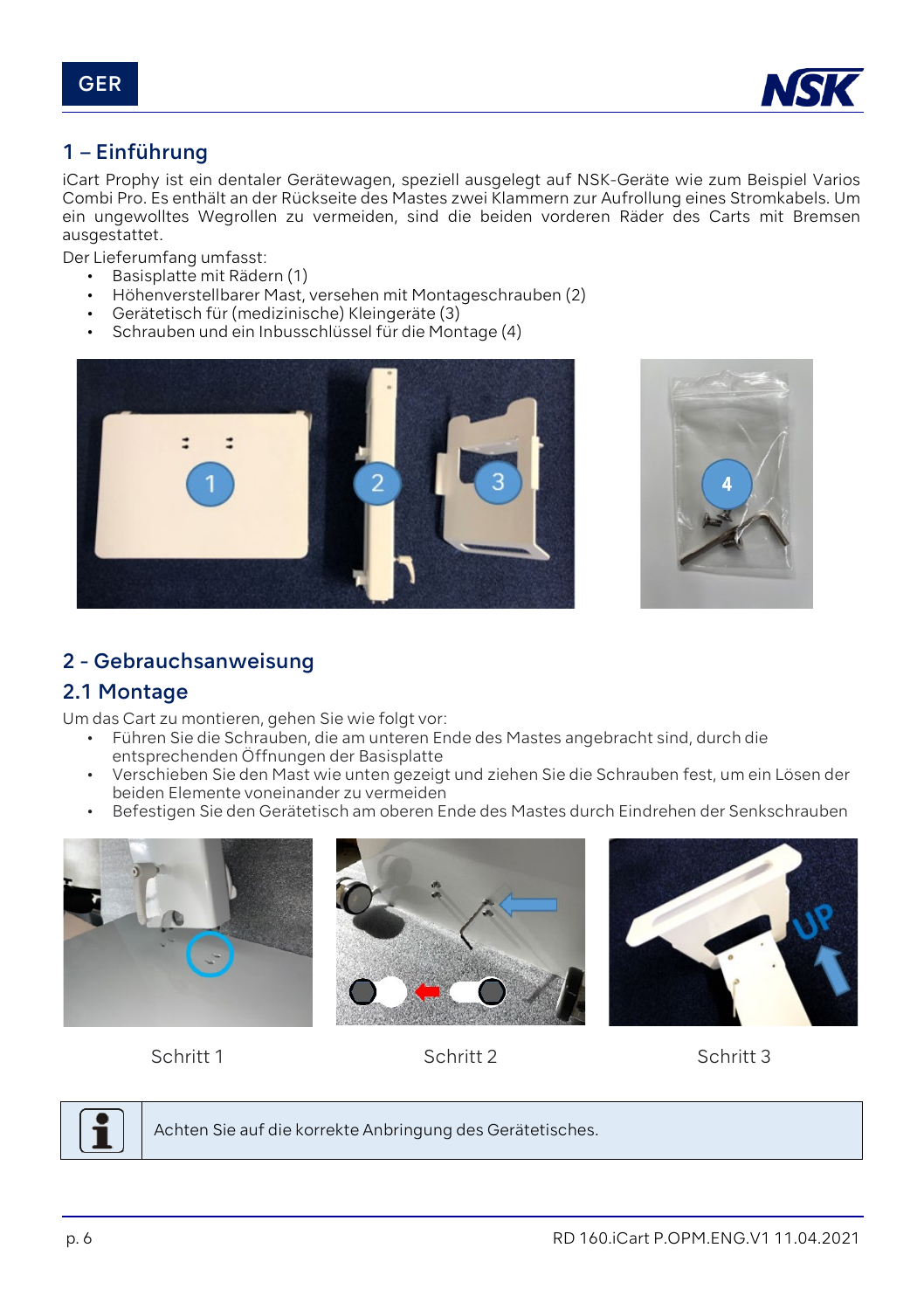

#### 2.2 Beschreibung



- 1- Gerätetisch für Kleingeräte.
- 2- Schraube zur Höhenverstellung
- 3- Durchlassöffnung für Fußschalterkabel
- 4- Vorderräder mit Bremse
- 5- Aufrollhaken für Netzkabel

#### 2-3 Installation

Nach der Montage:

- Lösen Sie die Schraube zur Höhenverstellung (3)
- Stellen Sie die gewünschte Höhe ein
- Drehen Sie die Schraube zur Höhenverstellung fest an

Wenn dies erfolgt ist:

- Platzieren Sie das Gerät auf dem Tisch
- Platzieren Sie den Fußschalter auf der Basisplatte
- Führen Sie das Fußschalterkabel durch die entsprechende Durchlassöffnung (4)
- Verbinden Sie das Fußschalterkabel mit dem Gerät



Sollten Sie die Höheneinstellung nachträglich anpassen, halten Sie unbedingt den Gerätetisch fest, wenn Sie die Höhenverstellungs-Schraube lösen. Andernfalls könnte sich der Gerätetisch plötzlich ungebremst abwärts bewegen und z.B. Verletzungen an der Hand hervorrufen.

#### 2-4 Technische Daten

Gewicht : Maße:

21 Kg 660x450x380mm



Nicht im Hausmüll entsorgen. Dieses Symbol weist darauf hin, dass das Gerät nicht als unsortierter Abfall entsorgt werden darf, sondern an eine separate Entsorgungseinrichtung zur Aufbereitung und zum Recycling übergeben werden muss.